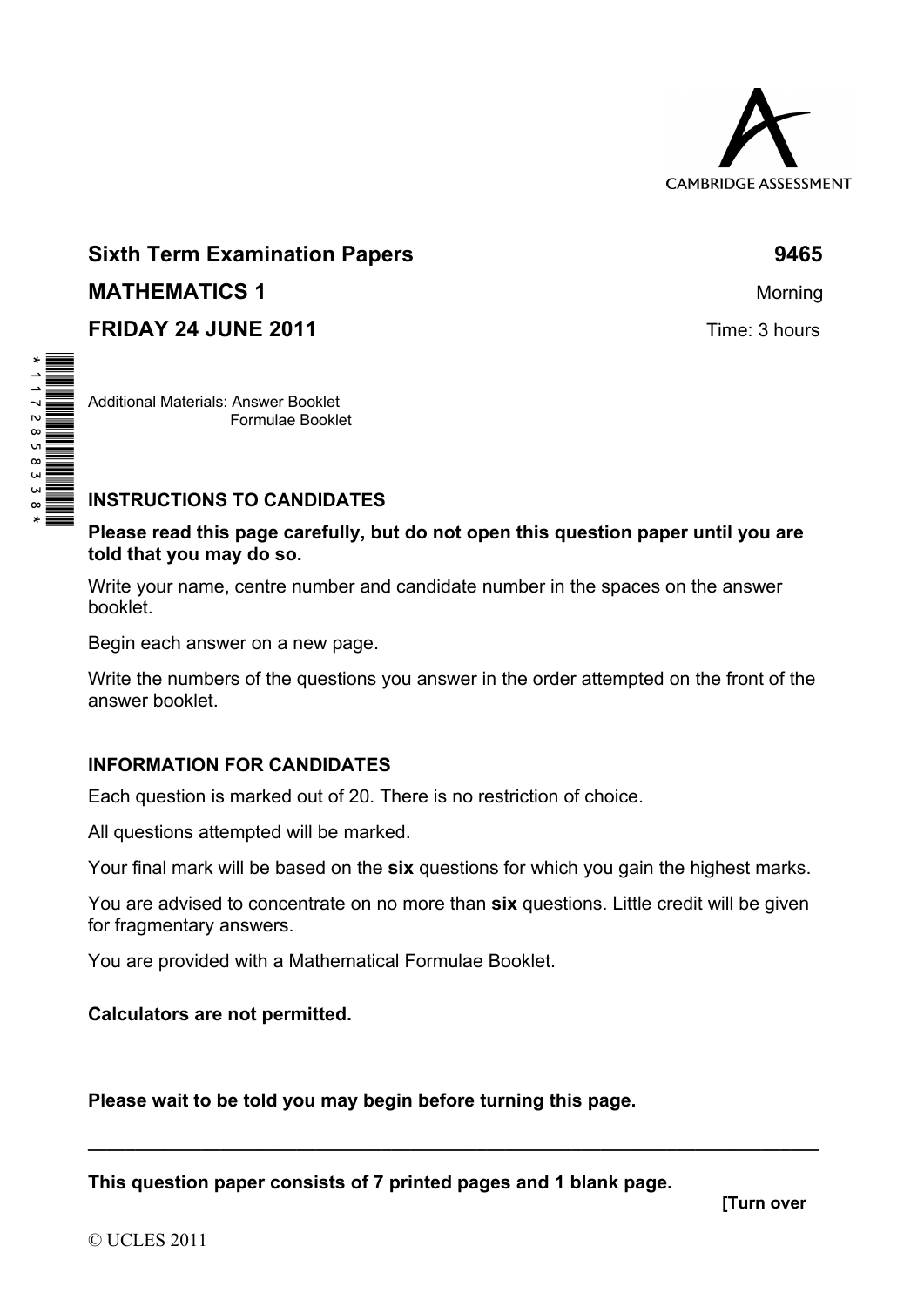#### **Section A: Pure Mathematics**

**1** (i) Show that the gradient of the curve  $\frac{a}{x} + \frac{b}{y}$  $\frac{b}{y} = 1$ , where  $b \neq 0$ , is *ay*<sup>2</sup>  $\frac{dy}{dx^2}$ .

> The point  $(p, q)$  lies on both the straight line  $ax + by = 1$  and the curve  $\frac{a}{x} + \frac{b}{y}$  $\frac{0}{y}=1,$ where  $ab \neq 0$ . Given that, at this point, the line and the curve have the same gradient, show that  $p = \pm q$ .

Show further that either  $(a - b)^2 = 1$  or  $(a + b)^2 = 1$ .

(ii) Show that if the straight line  $ax + by = 1$ , where  $ab \neq 0$ , is a normal to the curve *a x − b*  $\frac{b}{y} = 1$ , then  $a^2 - b^2 = \frac{1}{2}$  $\frac{1}{2}$ .

**2** The number *E* is defined by 
$$
E = \int_0^1 \frac{e^x}{1+x} dx
$$
.

Show that

$$
\int_0^1 \frac{xe^x}{1+x} dx = e - 1 - E,
$$

and evaluate  $\int_1^1$ 0  $x^2 e^x$  $\frac{x}{1+x}$  dx in terms of e and E.

Evaluate also, in terms of *E* and e as appropriate:

(i) 
$$
\int_0^1 \frac{e^{\frac{1-x}{1+x}}}{1+x} dx
$$
;  
\n(ii)  $\int_1^{\sqrt{2}} \frac{e^{x^2}}{x} dx$ .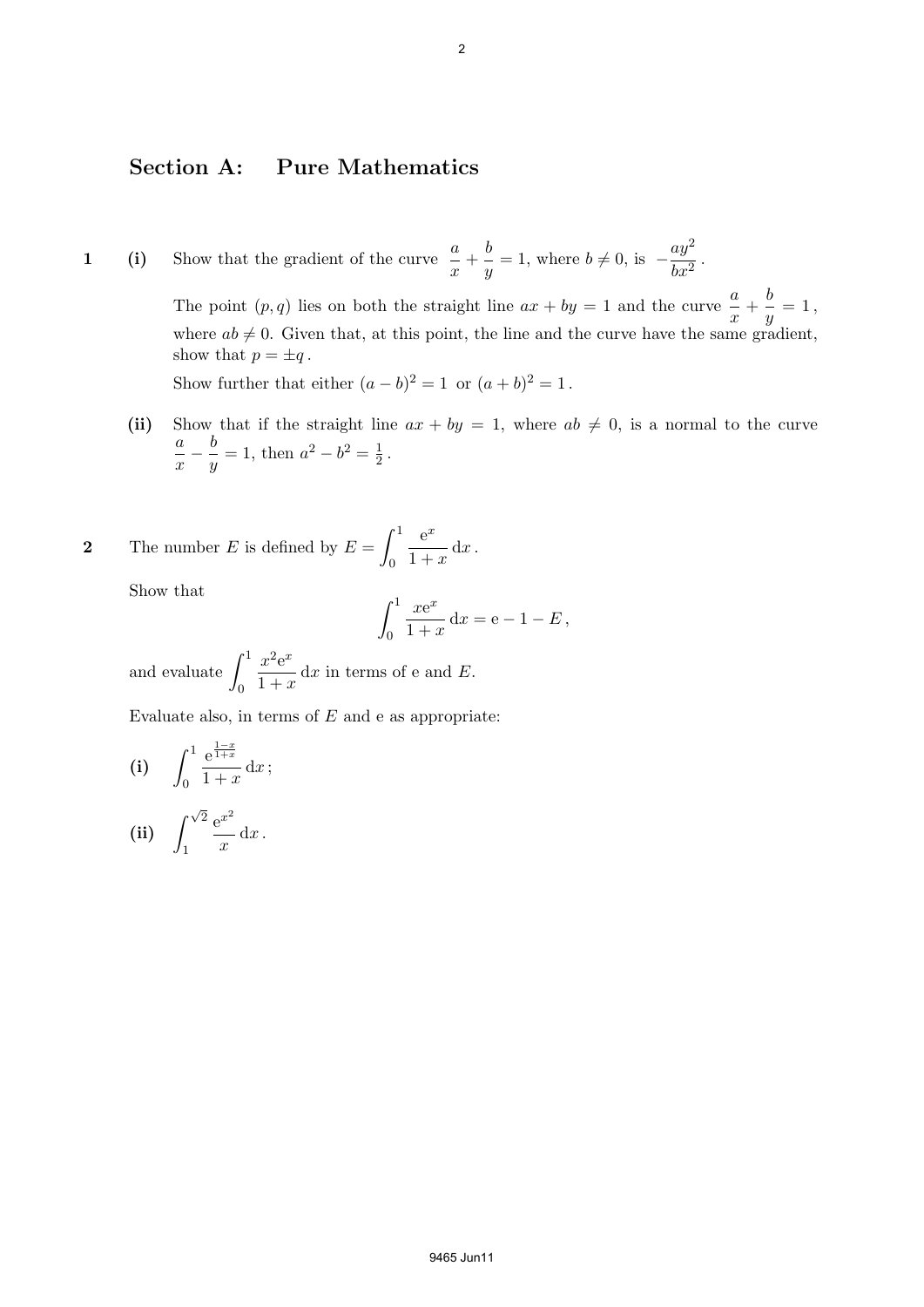#### **3** Prove the identity

$$
4\sin\theta\sin(\frac{1}{3}\pi-\theta)\sin(\frac{1}{3}\pi+\theta)=\sin 3\theta.
$$
 (\*)

**(i)** By differentiating (*∗*), or otherwise, show that

$$
\cot \frac{1}{9}\pi - \cot \frac{2}{9}\pi + \cot \frac{4}{9}\pi = \sqrt{3}.
$$

(ii) By setting  $\theta = \frac{1}{6}$  $\frac{1}{6}\pi - \phi$  in (\*), or otherwise, obtain a similar identity for  $\cos 3\theta$  and deduce that

$$
\cot \theta \cot(\frac{1}{3}\pi - \theta) \cot(\frac{1}{3}\pi + \theta) = \cot 3\theta.
$$

Show that

$$
\csc \frac{1}{9}\pi - \csc \frac{5}{9}\pi + \csc \frac{7}{9}\pi = 2\sqrt{3}.
$$

**4** The distinct points *P* and *Q*, with coordinates  $(ap^2, 2ap)$  and  $(aq^2, 2aq)$  respectively, lie on the curve  $y^2 = 4ax$ . The tangents to the curve at *P* and *Q* meet at the point *T*. Show that *T* has coordinates  $(apq, a(p+q))$ . You may assume that  $p \neq 0$  and  $q \neq 0$ .

The point *F* has coordinates  $(a, 0)$  and  $\phi$  is the angle *TFP*. Show that

$$
\cos \phi = \frac{pq+1}{\sqrt{(p^2+1)(q^2+1)}}
$$

and deduce that the line *F T* bisects the angle *P F Q*.

**5** Given that  $0 < k < 1$ , show with the help of a sketch that the equation

$$
\sin x = kx \tag{(*)}
$$

has a unique solution in the range  $0 < x < \pi$ .

Let

$$
I = \int_0^\pi |\sin x - kx| \, \mathrm{d}x \, .
$$

Show that

$$
I = \frac{\pi^2 \sin \alpha}{2\alpha} - 2\cos \alpha - \alpha \sin \alpha,
$$

where  $\alpha$  is the unique solution of  $(*).$ 

Show that *I*, regarded as a function of  $\alpha$ , has a unique stationary value and that this stationary value is a minimum. Deduce that the smallest value of *I* is

$$
-2\cos\frac{\pi}{\sqrt{2}}.
$$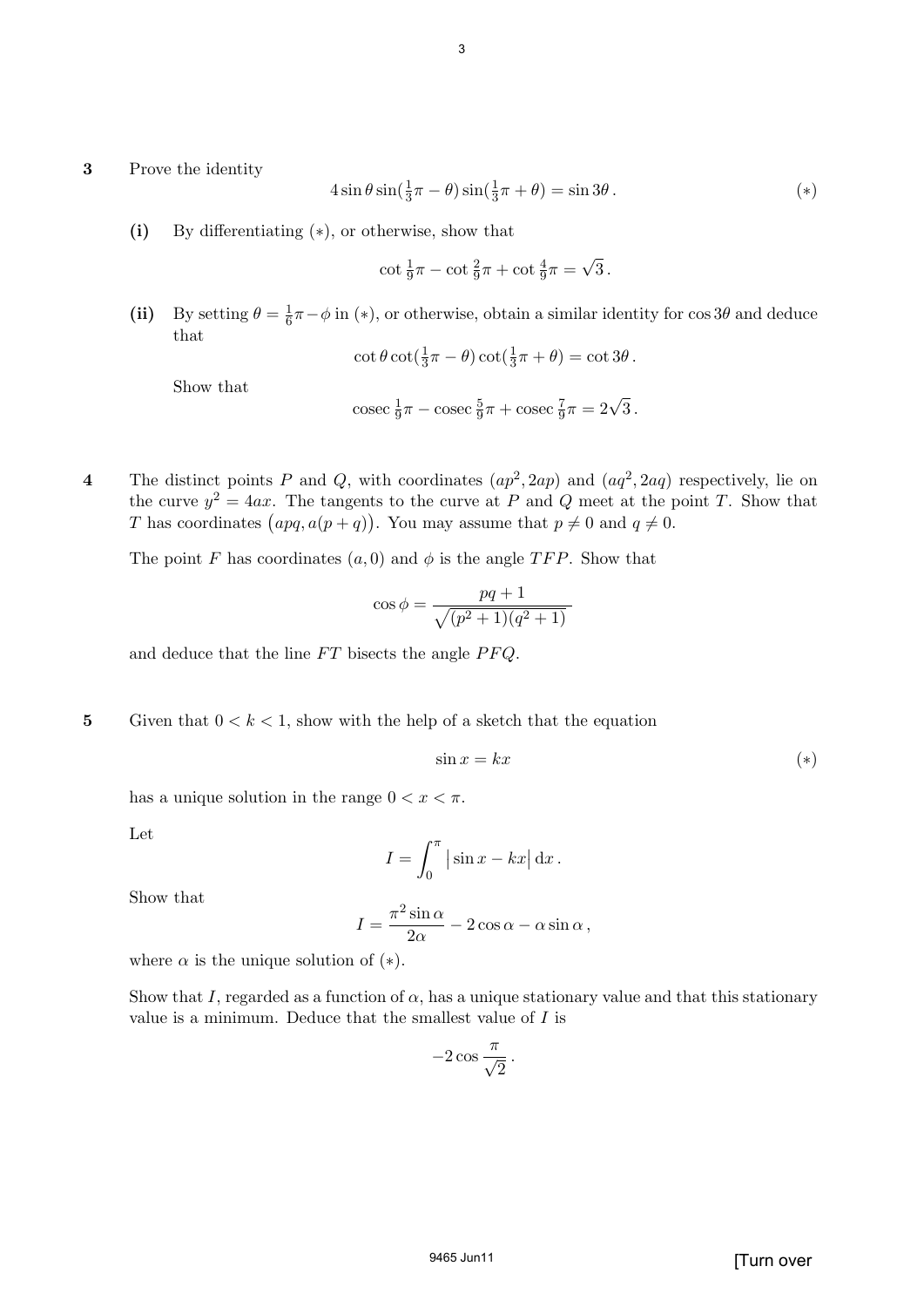- 6 Use the binomial expansion to show that the coefficient of  $x^r$  in the expansion of  $(1-x)^{-3}$ is  $\frac{1}{2}(r+1)(r+2)$ .
	- (i) Show that the coefficient of  $x^r$  in the expansion of

$$
\frac{1-x+2x^2}{(1-x)^3}
$$

is  $r^2 + 1$  and hence find the sum of the series

$$
1 + \frac{2}{2} + \frac{5}{4} + \frac{10}{8} + \frac{17}{16} + \frac{26}{32} + \frac{37}{64} + \frac{50}{128} + \cdots
$$

**(ii)** Find the sum of the series

$$
1+2+\frac{9}{4}+2+\frac{25}{16}+\frac{9}{8}+\frac{49}{64}+\cdots.
$$

**7** In this question, you may assume that  $\ln(1+x) \approx x - \frac{1}{2}$  $\frac{1}{2}x^2$  when |*x*| is small.

The height of the water in a tank at time *t* is *h*. The initial height of the water is *H* and water flows into the tank at a constant rate. The cross-sectional area of the tank is constant.

**(i)** Suppose that water leaks out at a rate proportional to the height of the water in the tank, and that when the height reaches  $\alpha^2 H$ , where  $\alpha$  is a constant greater than 1, the height remains constant. Show that

$$
\frac{\mathrm{d}h}{\mathrm{d}t} = k(\alpha^2 H - h)\,,
$$

for some positive constant *k*. Deduce that the time *T* taken for the water to reach height  $\alpha$ *H* is given by

$$
kT=\ln\left(1+\frac{1}{\alpha}\right)\,,
$$

and that  $kT \approx \alpha^{-1}$  for large values of  $\alpha$ .

(ii) Suppose that the rate at which water leaks out of the tank is proportional to  $\sqrt{h}$  (instead of *h*), and that when the height reaches  $\alpha^2 H$ , where  $\alpha$  is a constant greater than 1, the height remains constant. Show that the time  $T'$  taken for the water to reach height  $\alpha H$ is given by

$$
cT' = 2\sqrt{H}\left(1 - \sqrt{\alpha} + \alpha \ln\left(1 + \frac{1}{\sqrt{\alpha}}\right)\right)
$$

for some positive constant *c*, and that  $cT' \approx \sqrt{H}$  for large values of  $\alpha$ .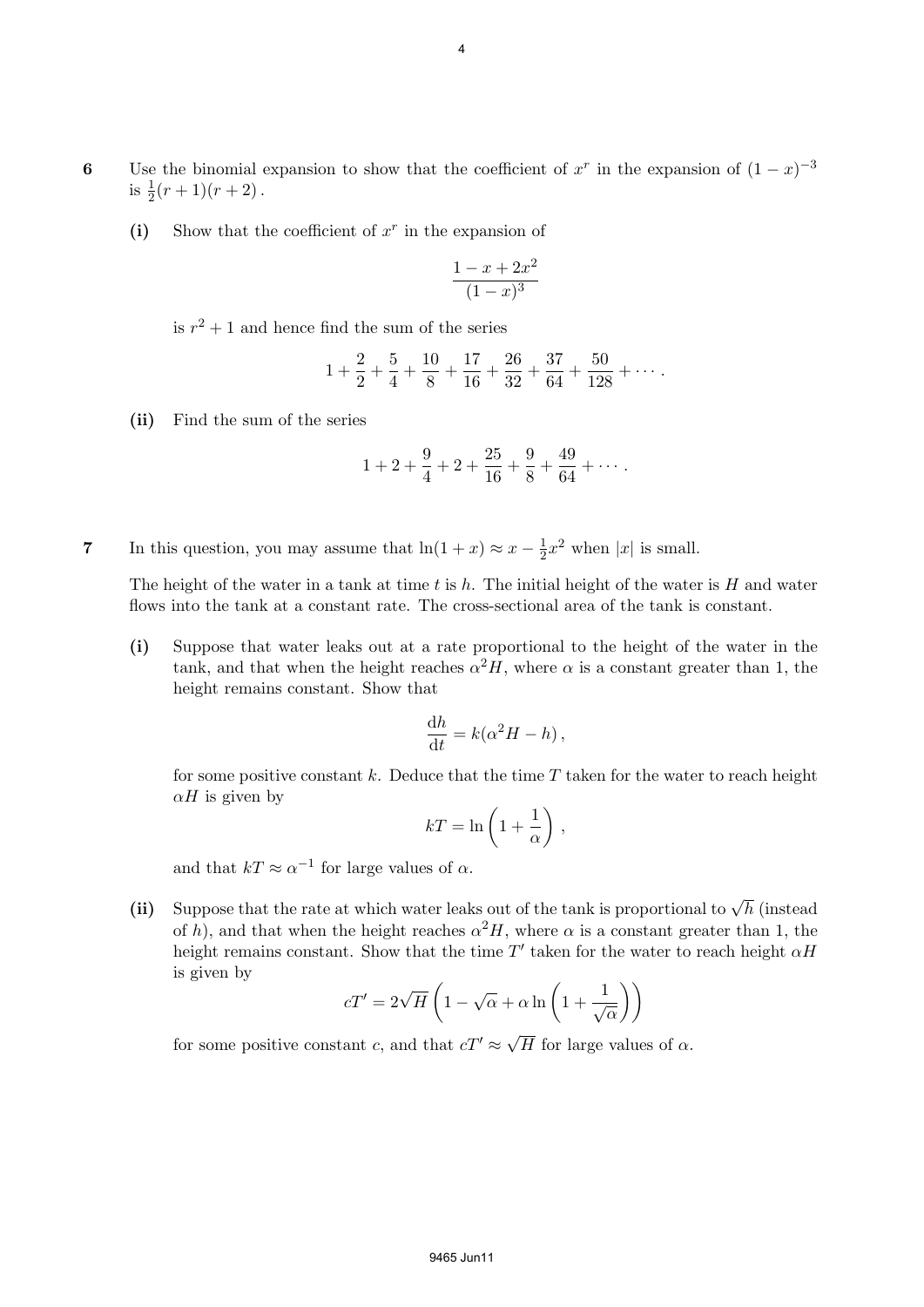**8 (i)** The numbers *m* and *n* satisfy

$$
m^3 = n^3 + n^2 + 1.
$$
 (\*)

- (a) Show that  $m > n$ . Show also that  $m < n + 1$  if and only if  $2n^2 + 3n > 0$ . Deduce that  $n < m < n + 1$  unless  $-\frac{3}{2} \leq n \leq 0$ .
- **(b)** Hence show that the only solutions of (*∗*) for which both *m* and *n* are integers are  $(m, n) = (1, 0)$  and  $(m, n) = (1, -1)$ .
- **(ii)** Find all integer solutions of the equation

$$
p^3 = q^3 + 2q^2 - 1.
$$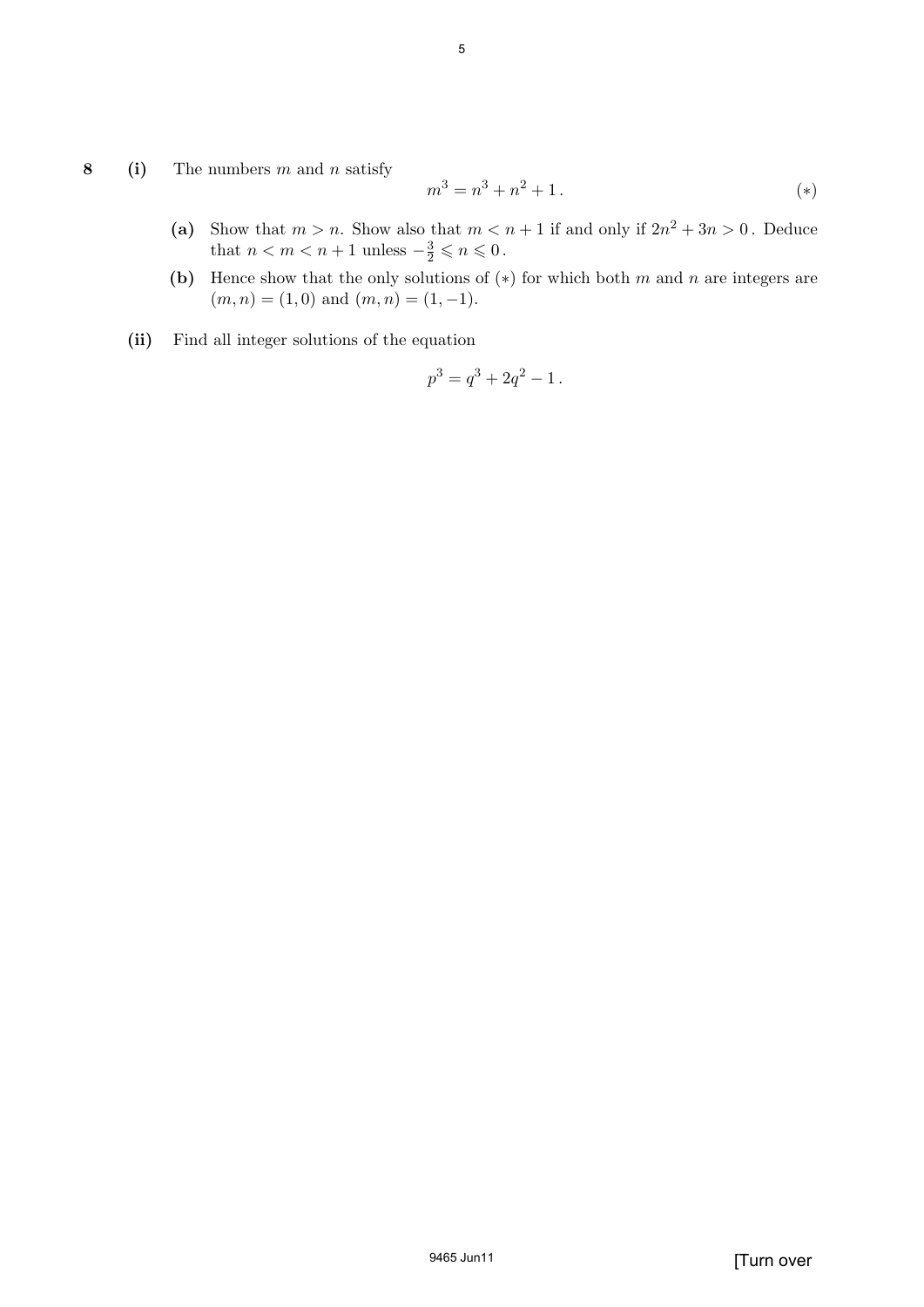#### **Section B: Mechanics**

**9** A particle is projected at an angle *θ* above the horizontal from a point on a horizontal plane. The particle just passes over two walls that are at horizontal distances  $d_1$  and  $d_2$  from the point of projection and are of heights *d*<sup>2</sup> and *d*1, respectively. Show that

$$
\tan \theta = \frac{d_1^2 + d_1 d_2 + d_2^2}{d_1 d_2} \, .
$$

Find (and simplify) an expression in terms of  $d_1$  and  $d_2$  only for the range of the particle.

**10** A particle, *A*, is dropped from a point *P* which is at a height *h* above a horizontal plane. A second particle, *B*, is dropped from *P* and first collides with *A* after *A* has bounced on the plane and before *A* reaches *P* again. The bounce and the collision are both perfectly elastic. Explain why the speeds of *A* and *B* immediately before the first collision are the same.

The masses of *A* and *B* are *M* and *m*, respectively, where *M >* 3*m*, and the speed of the particles immediately before the first collision is *u*. Show that both particles move upwards after their first collision and that the maximum height of *B* above the plane after the first collision and before the second collision is

$$
h + \frac{4M(M-m)u^2}{(M+m)^2g}.
$$

**11** A thin non-uniform bar *AB* of length 7*d* has centre of mass at a point *G*, where *AG* = 3*d*. A light inextensible string has one end attached to *A* and the other end attached to *B*. The string is hung over a smooth peg *P* and the bar hangs freely in equilibrium with *B* lower than *A*. Show that

$$
3\sin\alpha = 4\sin\beta,
$$

where  $\alpha$  and  $\beta$  are the angles *PAB* and *PBA*, respectively.

Given that  $\cos \beta = \frac{4}{5}$  $\frac{4}{5}$  and that  $\alpha$  is acute, find in terms of *d* the length of the string and show that the angle of inclination of the bar to the horizontal is arctan  $\frac{1}{7}$ .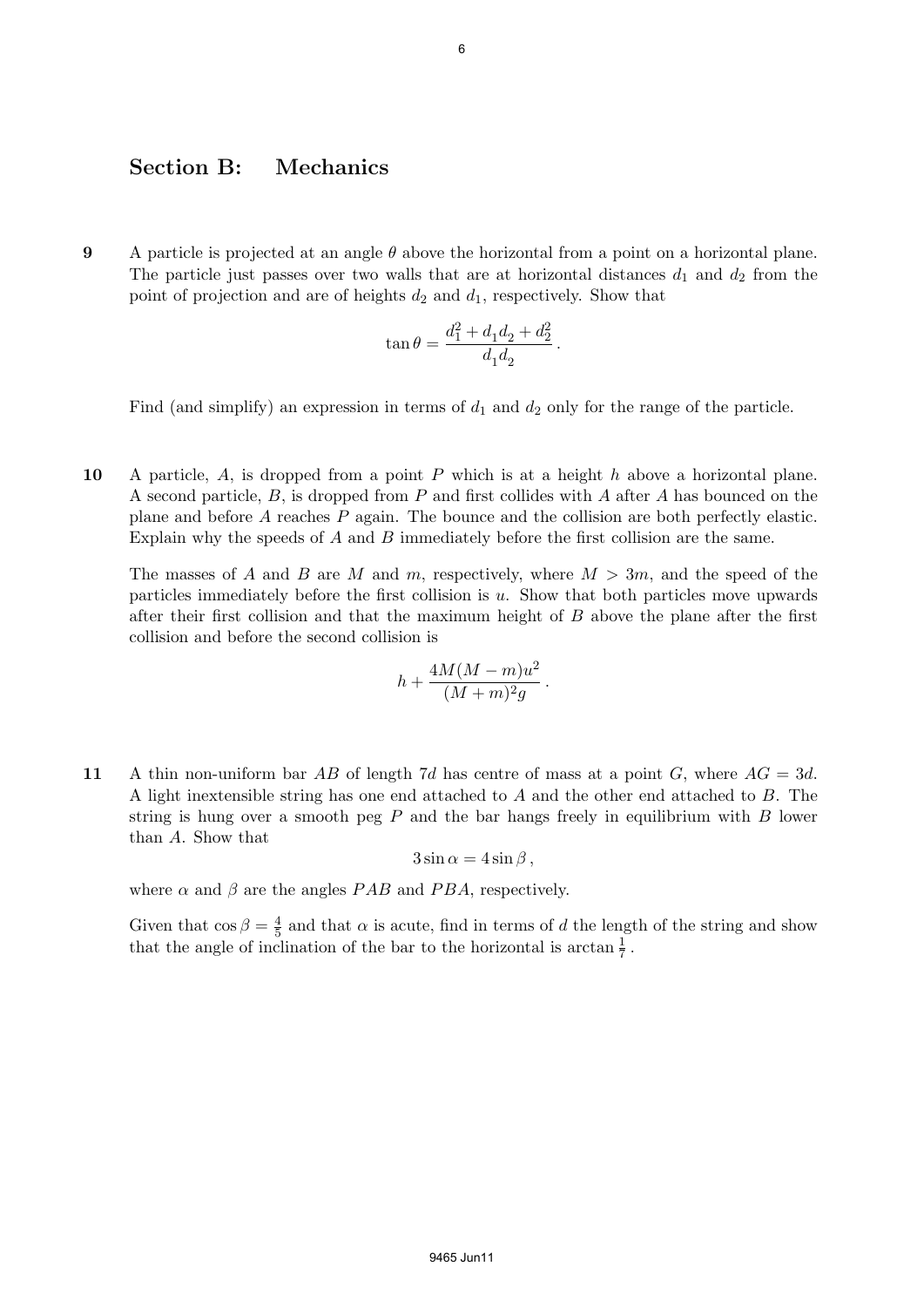#### **Section C: Probability and Statistics**

- **12** I am selling raffle tickets for *£*1 per ticket. In the queue for tickets, there are *m* people each with a single  $\pounds$ 1 coin and *n* people each with a single  $\pounds$ 2 coin. Each person in the queue wants to buy a single raffle ticket and each arrangement of people in the queue is equally likely to occur. Initially, I have no coins and a large supply of tickets. I stop selling tickets if I cannot give the required change.
	- (i) In the case  $n = 1$  and  $m \geqslant 1$ , find the probability that I am able to sell one ticket to each person in the queue.
	- **(ii)** By considering the first three people in the queue, show that the probability that I am able to sell one ticket to each person in the queue in the case  $n = 2$  and  $m \geqslant 2$  is  $\frac{m-1}{m+1}$  $\frac{m}{m+1}$ .
	- **(iii)** Show that the probability that I am able to sell one ticket to each person in the queue in the case  $n = 3$  and  $m \geqslant 3$  is  $\frac{m-2}{m+1}$  $\frac{m}{m+1}$ .
- **13** In this question, you may use without proof the following result:

$$
\int \sqrt{4 - x^2} \, dx = 2 \arcsin(\frac{1}{2}x) + \frac{1}{2}x\sqrt{4 - x^2} + c.
$$

A random variable *X* has probability density function f given by

$$
f(x) = \begin{cases} 2k & -a \leq x < 0 \\ k\sqrt{4 - x^2} & 0 \leq x \leq 2 \\ 0 & \text{otherwise,} \end{cases}
$$

where *k* and *a* are positive constants.

- **(i)** Find, in terms of *a*, the mean of *X*.
- (ii) Let *d* be the value of *X* such that  $P(X > d) = \frac{1}{10}$ . Show that  $d < 0$  if  $2a > 9\pi$  and find an expression for *d* in terms of *a* in this case.
- (iii) Given that  $d = \sqrt{2}$ , find *a*.